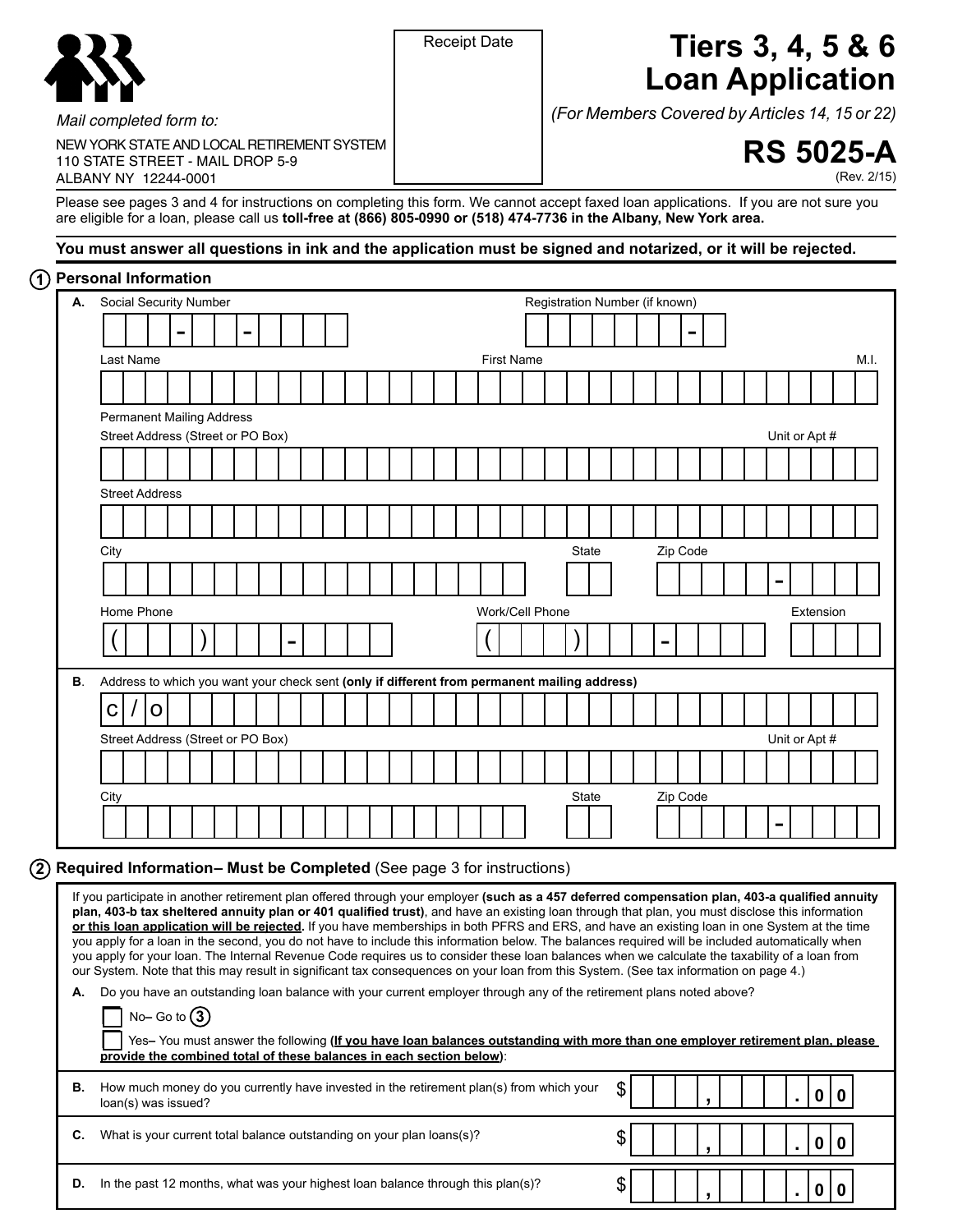#### RS 5025-A (Rev. 2/15) Page 2 of 4

**See page 3 for important information and instructions. Before choosing a loan type, call our automated information phone line toll-free at (866) 805-0990 or (518) 474-7736 in the Albany, New York area. once you access the loan menu, you can receive specific information relating to your account for multiple and refinanced loans.**

| $\left( 3\right)$ | Loan Type-You must select ONLY ONE of the following or we cannot accept your application.                                                                                                                                                                                                                                                                                                                                                                                                                                                                          |
|-------------------|--------------------------------------------------------------------------------------------------------------------------------------------------------------------------------------------------------------------------------------------------------------------------------------------------------------------------------------------------------------------------------------------------------------------------------------------------------------------------------------------------------------------------------------------------------------------|
|                   | Loan Type 1 - Check here if you want a loan and do NOT have an existing loan with us.<br>А.                                                                                                                                                                                                                                                                                                                                                                                                                                                                        |
|                   | В.<br>Loan Type 2 – (This is called a multiple loan.) Check here if you already have a loan with us and want to take another loan.<br>The single repayment amount for multiple loans is higher than a single repayment on a refinanced loan.                                                                                                                                                                                                                                                                                                                       |
|                   | C.<br>Loan Type 3 - (This is called a refinanced loan.) Check here if you already have a loan with us and want to add to it.<br>WARNING! The taxable amount for a refinanced loan will always be greater than for a multiple loan, unless the entire amount of<br>the refinanced loan is non-taxable. To avoid severe tax consequences, verify your taxable amount using our automated information line.<br>I am aware of the possible tax consequences of taking a refinanced loan and authorize the Retirement System to process<br>my application as indicated. |
| $\left( 4\right)$ | <b>Loan Amount</b>                                                                                                                                                                                                                                                                                                                                                                                                                                                                                                                                                 |
|                   | A. I am applying for (Choose only one):                                                                                                                                                                                                                                                                                                                                                                                                                                                                                                                            |
|                   | \$<br>$\mathbf 0$<br>$\mathbf 0$<br>A loan of:<br>A maximum NON-TAXABLE loan<br>ii.<br>iii.<br>A maximum loan<br>i.                                                                                                                                                                                                                                                                                                                                                                                                                                                |
|                   | B. Loan Repayment Amount (per pay period)<br>Higher Than Minimum<br>If you want to pay higher than the minimum required, and choose                                                                                                                                                                                                                                                                                                                                                                                                                                |
|                   | Loan Type 2 (multiple loans), your payroll loan deduction will remain<br>\$<br>$\mathbf 0$<br>0<br>Minimum<br>the same until all loans are paid or a new loan is taken.<br><b>OR</b>                                                                                                                                                                                                                                                                                                                                                                               |
|                   | C. Federal Tax Withheld - If your loan is taxable, Federal law requires us to withhold 10 percent of the taxable amount of this loan, unless you<br>check the box below (you may incur additional taxes and/or penalties if your withholding is insufficient). Federal withholding can significantly<br>reduce the loan amount payable to you.<br>Do not deduct 10 percent withholding tax                                                                                                                                                                         |
|                   | (5) Payroll Information                                                                                                                                                                                                                                                                                                                                                                                                                                                                                                                                            |
|                   | A. Employer (Employer payroll from which loan repayments will be deducted)                                                                                                                                                                                                                                                                                                                                                                                                                                                                                         |
|                   |                                                                                                                                                                                                                                                                                                                                                                                                                                                                                                                                                                    |
|                   | <b>B.</b> Annual Salary<br>\$<br>0<br>$\mathbf 0$                                                                                                                                                                                                                                                                                                                                                                                                                                                                                                                  |
|                   | C. Payroll Frequency (Check one box only)<br>Semi-Monthly<br>Weekly<br><b>Bi-Weekly</b><br>Monthly<br>Quarterly<br>Semi-Annual<br>Annual                                                                                                                                                                                                                                                                                                                                                                                                                           |
|                   | D. Employment Term (Check one box only)<br>I am a 10-Month Employee<br>I am a Seasonal Employee<br>I am a 12-Month Employee                                                                                                                                                                                                                                                                                                                                                                                                                                        |
| 6)                | TO THE COMPTROLLER OF THE STATE OF NEW YORK:<br>I am applying for a loan from the Retirement System as shown above. I agree to deductions being taken from my salary for each future payroll period<br>until the total due, including interest and loan insurance premiums, is repaid. I agree that the rate of interest on this loan will be fixed by the Comptroller<br>as provided for in the Retirement and Social Security Law.                                                                                                                               |
|                   | Signature (must be signed in ink and acknowledged by a notary)                                                                                                                                                                                                                                                                                                                                                                                                                                                                                                     |
|                   | ACKNOWLEDGEMENT TO BE COMPLETED BY A NOTARY PUBLIC<br><b>Notary Stamp</b>                                                                                                                                                                                                                                                                                                                                                                                                                                                                                          |
|                   |                                                                                                                                                                                                                                                                                                                                                                                                                                                                                                                                                                    |
|                   | in the year __________ before me, the undersigned, personally appeared _____________________________                                                                                                                                                                                                                                                                                                                                                                                                                                                               |
|                   | personally known to me or proved to me on the basis of satisfactory evidence to be the individual(s)<br>whose name(s) is (are) subscribed to the within instrument and acknowledged to me that he/she/they                                                                                                                                                                                                                                                                                                                                                         |
|                   | executed the same in his/her/their capacity (ies), and that by his/her/their signature(s) on the instrument,                                                                                                                                                                                                                                                                                                                                                                                                                                                       |
|                   | the individual(s), or the person upon behalf of which the individual(s) acted, executed the instrument.                                                                                                                                                                                                                                                                                                                                                                                                                                                            |
|                   | NOTARY PUBLIC (Please sign and affix stamp)                                                                                                                                                                                                                                                                                                                                                                                                                                                                                                                        |
|                   | PERSONAL PRIVACY PROTECTION LAW<br>In accordance with the Personal Privacy Law, you are hereby advised that pursuant to the Retirement and Social Security Law, the Retirement System is required to maintain records. The records are                                                                                                                                                                                                                                                                                                                             |

In accordance with the Personal Privacy Law, you are hereby advised that pursuant to the Retirement and Social Security Law, the Retirement System is required to maintain records. The records are necessary to determine eligibility for and to calculate benefits. Failure to provide information may result in the failure to pay benefits. The System may provide certain information to participating employers. The official responsible for maintaining these records is the Director of Member & Employer Services, New York State and Local Retirement System, 110 State Street, Albany, NY 12244-0001; Telephone Number (518) 474-4608.

**SOCIAL SECURITY DISCLOSURE REQUIREMENT**

In accordance with the Federal Privacy Act of 1974, you are hereby advised that disclosure of the Social Security Account Number is mandatory pursuant to Sections 11 and 34 of the Retirement and Social Security Law. The number will be used in identifying retirement records and in the administration of the Retirement System.

**BANKRUPTCY INFORMATION**

A loan from the Retirement System based on a member's contributions is not a debt and, therefore, is not dischargeable in bankruptcy.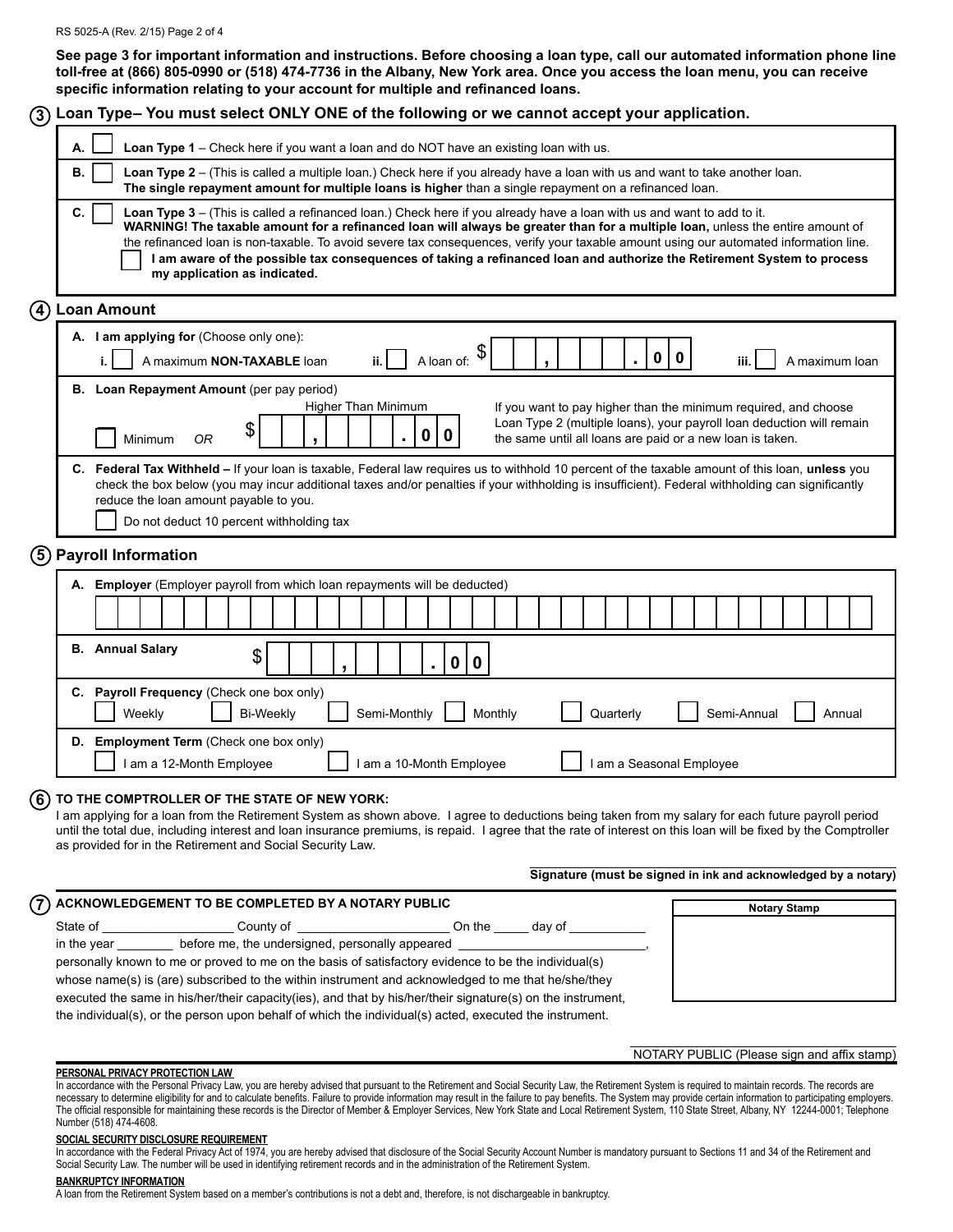## **Instructions and Information For Filling Out Loan Application**

## **1 Personal Information**

*Instructions*

- A. Complete the entire section.
- B. Complete this section only if you want your check sent to an address other than your permanent mailing address. Give the name of the person (or employer) the check should be mailed to in care of, otherwise it will be returned to us.

## **2 Required Information** – **Must be Completed**

- *General Information*
	- Your employer is a participating employer in The New York State & Local Retirement System (System). The System is a Section 401(a) **qualified trust. In addition to membership in the System, your employer may offer other types of retirement plans. Before we can issue a loan to you, the Internal Revenue Service requires us to inquire whether you have outstanding loans in other retirement plans offered by your employer. For this purpose, include loans from plans sponsored by the employer upon which your System membership is based**.

#### **Loans from private sector employer plans or retirement accounts are not included.**

Two common employer-sponsored retirement savings plans are:

- Section 457, a deferred compensation plan, is a voluntary supplemental retirement savings plan sponsored by your current employer. It enables public employees to save a portion of their gross pay before Federal and State income taxes are deducted.
- Section 403(b), a tax sheltered annuity plan, is an employer-sponsored retirement savings program. By law, participation is limited to employees of public educational organizations and certain nonprofit organizations.

Other, less common employer-sponsored retirement savings plans are:

- Section 403(a) qualified annuity
- Section 401 qualified trusts

## **3 Loan Type**

## *General Information*

**Choose only one type of loan**. If you do not check any of the boxes, or if you choose more than one type of loan, your application will be rejected. *Instructions*

- A. Check Loan Type 1 only if you do not have an existing loan from us and are requesting one.
- B. Loan Type 2 (multiple loan) allows you to take another, separate loan from us. Multiple loans have separate five year due dates on which the minimum payments are calculated. These minimum payments are then added together for a total minimum payment. That is why if you take another loan under this option, you will have a higher minimum payment than if you refinance. However, the payments for all loans will be combined so you only have one payroll deduction.
- C. Loan Type 3 (refinanced loan) allows you to add the new loan amount to your existing loan balance and refinance the entire amount as one loan instead of taking another, separate loan. Minimum repayment amounts for refinanced loans are less than multiple loans because we add on the amount you are currently requesting to your existing loan. We then refinance the total amount for another five years. Because of the increased taxable amount for a refinanced loan, **Federal withholding can significantly reduce the loan amount payable to you.**

## **4 Loan Amount**

- *General Information*
	- There are various tax thresholds and circumstances that determine when a loan is taxable and what portion of a loan is taxable. Before choosing a taxable or non-taxable loan, you should call our automated information line to get specific information regarding the amount you want to borrow.
	- The maximum non-taxable loan amount will be less for a refinanced loan (Loan Type 3) than for a multiple loan (Loan Type 2), unless the entire amount of the refinanced loan is non-taxable.
	- The taxable amount for a refinanced loan (Type 3) will always be more than if you take a multiple loan (Loan Type 2), unless the entire amount of the refinanced loan is non-taxable.
	- When choosing the Loan Repayment Amount, you can choose either to repay the minimum amount or a higher than minimum amount each pay period. The minimum amount will be based on your payroll frequency and how much you must repay each payroll period based on a five-year repayment plan. We will calculate what the minimum repayment is if you choose this option.
	- If you select minimum payment and have multiple loans, your payroll deduction will equal the total of the minimum payments for each loan. After your oldest loan is repaid, your payroll deduction will be reduced by the amount you had been paying on that loan.

#### *Instructions*

- A. Check one box to tell us how much you want to borrow. You have three choices:
	- i. A loan for the maximum non-taxable amount we can provide you by law (Box i)
	- ii. A specific loan amount, up to the maximum amount available (Box ii). You must enter the amount you want to borrow.
	- iii. A loan for the maximum amount we can provide you by law (a portion of this may be taxable) (Box iii)
- B. You may repay more than the minimum amount, if you wish. Indicate the exact amount you want to repay each pay period. If you want to repay more than the minimum amount and are requesting Loan Type 2 (multiple loans), your payroll loan deduction will remain the same until all loans are paid, a new loan is taken, or you request in writing that your payment be changed to the minimum amount due.
- C. Federal Tax Withheld Federal law requires us to withhold Federal tax at a rate of 10 percent of the taxable amount of the loan unless you elect not to have this automatic withholding apply. Federal withholding can significantly reduce the loan amount payable to you.

## **5 Payroll Information**

*Instructions*

- A. Give us your employer's full name so we can notify them to take loan deductions.
- B. Provide your gross annual salary.
- C. To determine your loan repayment amount, we need to know how often you are paid (check one box only).
- D. Tell us what your term of employment is (check one box only).

## **6 Signature**

We cannot accept your loan application unless it is signed.

## **7 Notary Public Acknowledgement**

The application must be notarized or it will be rejected.